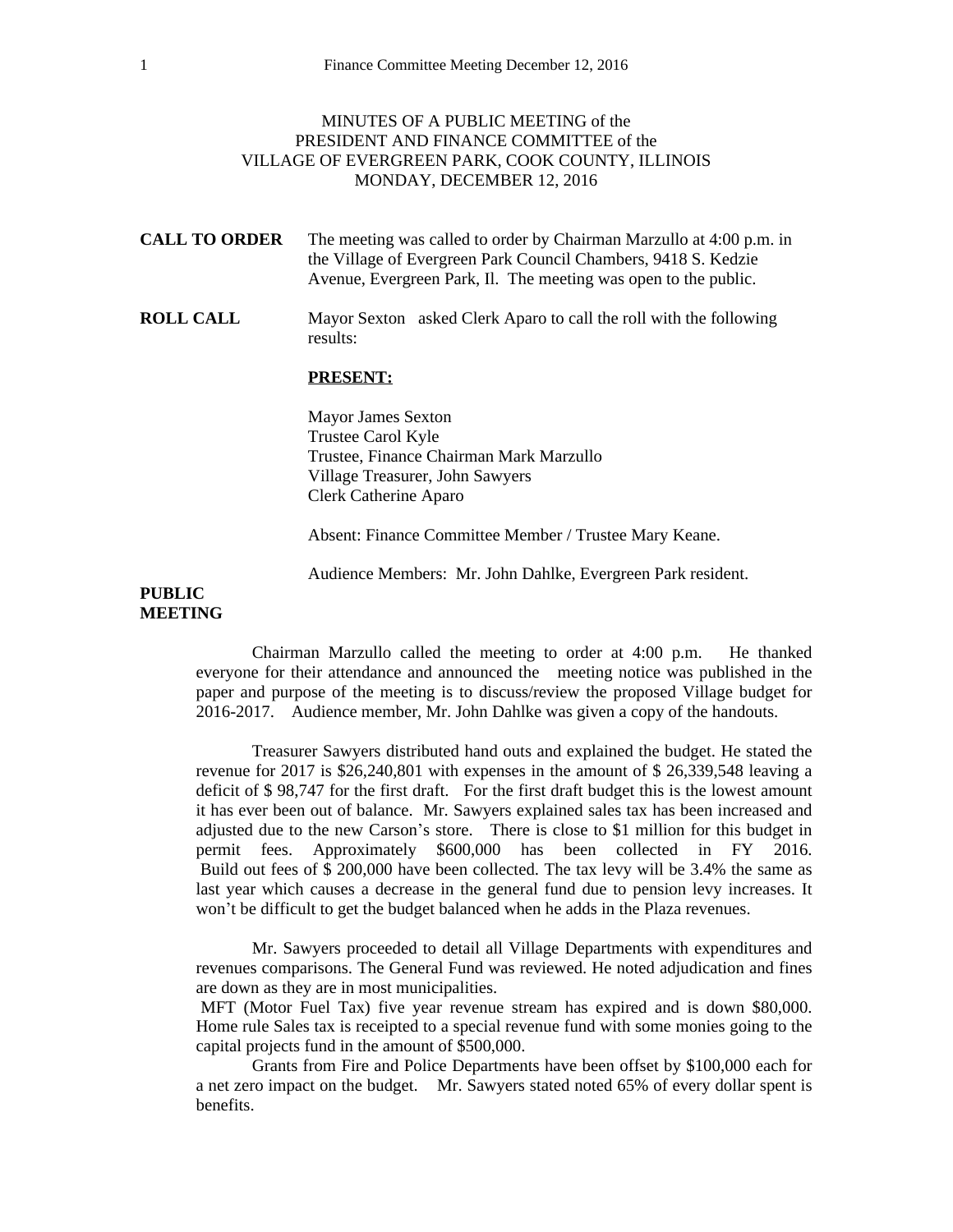*Administration Department* is trending with no significant changes other than a \$40,000 decrease due to a recent telephone service audit. The 2017 for Administration is \$1,031,012.

*Adjudication Department* has no new activity \$291,797 for 2017which reflects a cola increase.

*Street Department* has a few initiatives with a large plow truck and the cost split between Street paying 30% which will be \$ 45,000 of the cost and Water Department paying the other 70 % of the cost. Also they requested a small pick-up for \$ 21,000. Repair and Maintenance account has \$50,000 for paving of alleys and \$100,000 fro street patching. Ice and snow has been increased by \$30,000. The 50/50 concrete program may be re-visited in 2017. Total budget for Street Department for 2017 is \$ 2,575,283. The Forestry portion of the Street Budget has not been implemented.

*Police Department* budget was at \$ 7.2M for 2016 and will be \$7.1M for 2017. Due to retirements the wage portion of the police department had decreased which increases other expenditures across the board. Mr. Sawyers noted the federal forfeiture fund \$205,000 will be used toward overtime with an increase of \$85,000 over what was paid in 2016. Repair and maintenance is at \$ 249,000 due to the HVAC system at a cost of \$45,000 for the firing range. Body cameras are at \$115,000 and six (6) new vehicles will be purchased at a price of \$ 159,000 less \$63,000 trade in and \$ 87,000 for a prisoner transport van. The Chair noted this is required due to a change in laws that states prisoners cannot be transported in vehicles used when someone has passed away.

Mr. Sawyers stated the *Fire Department* remains as a steady budget. There is an issue with the epoxy floor at a cost of \$66,000 in the repair and maintenance account. Capital outlay is the new ambulance at a cost of \$153,000 and an all-wheel drive SUV at cost of \$ 27,000 with a \$6,500 trade in. 2016 Fire Department budget was \$ 2,657,000 in 2017 \$2,819,000.

Mr. Sawyers stated *Office of Citizens Services* stays very consistent with a budget very close to last years. The total budget is \$218,000.

John noted the new mini bus is coming and it is has a backup camera. There will be a decision made as to which one of the older buses will be sold outright or at auction. Chairman Marzullo noted he tried to negotiate a better deal for the price of the mini bus and could not compete with the State purchasing price.

The *Park Department* budget is at \$ 362,569. There are some initiatives including a back stop, new playground equipment at \$65,000 and cameras and building repairs. The Chair added we need to concentrate on the smaller parks located in different areas of the village.

*Recreation Department* budget is consistent with last year. Recreation expenditures in 2016 were \$660,000 and \$651,000 in 2017. The credit card payment program is being reviewed and will be implemented in the payment of water bills first and then other departments.

*Youth Commission* has a small increase in 2016. A brief discussion took place of combining this department with the Recreation Department.